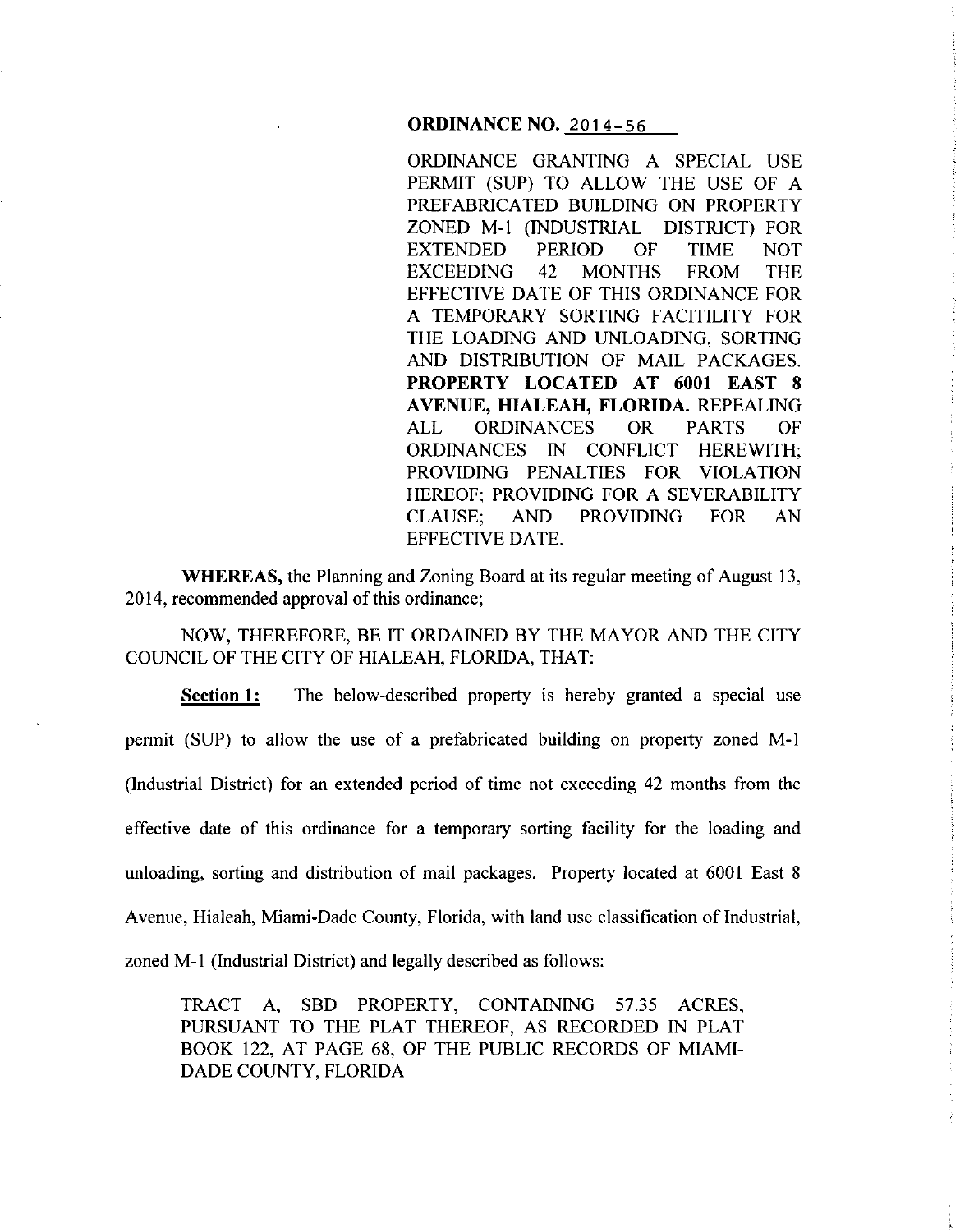#### ORDINANCE NO. 2014-56 Page 2

### **Section 2: Repeal of Ordinances in Conflict.**

All ordinances or parts of ordinances in conflict herewith are hereby repealed to the extent of such conflict.

#### **Section 3: Penalties.**

Every person violating any provision of the Code or any ordinance, rule or regulation adopted or issued in pursuance thereof shall be assessed a civil penalty not to exceed \$500.00 within the discretion of the court or administrative tribunal having jurisdiction. Each act of violation and each day upon which any such violation shall occur shall constitute a separate offense. In addition to the penalty prescribed above, the city may pursue other remedies such as abatement of nuisance, injunctive relief, administrative adjudication and revocation of licenses or permits.

## **Section 4: Additional Penalties upon Violation of the Conditions of Use and/or Declaration of Restrictive Covenants.**

Any change of the terins and conditions of the use identified **in** this ordinance and as provided in the Declaration of Restrictive Covenants, will cause a revocation of the Special Use Permit and of the city occupational license issued in connection herewith and the property shall revert to the zoning classification without the benefit of the special use and associated variances.

## **Section 5: Severability Clause.**

If any phrase, clause, sentence, paragraph or section of this ordinance shall be declared invalid or unconstitutional by the judgment or decree of a court of competent jurisdiction, such invalidity or unconstitutionality shall not affect any of the remaining phrases, clauses, sentences, paragraphs or sections of this ordinance.